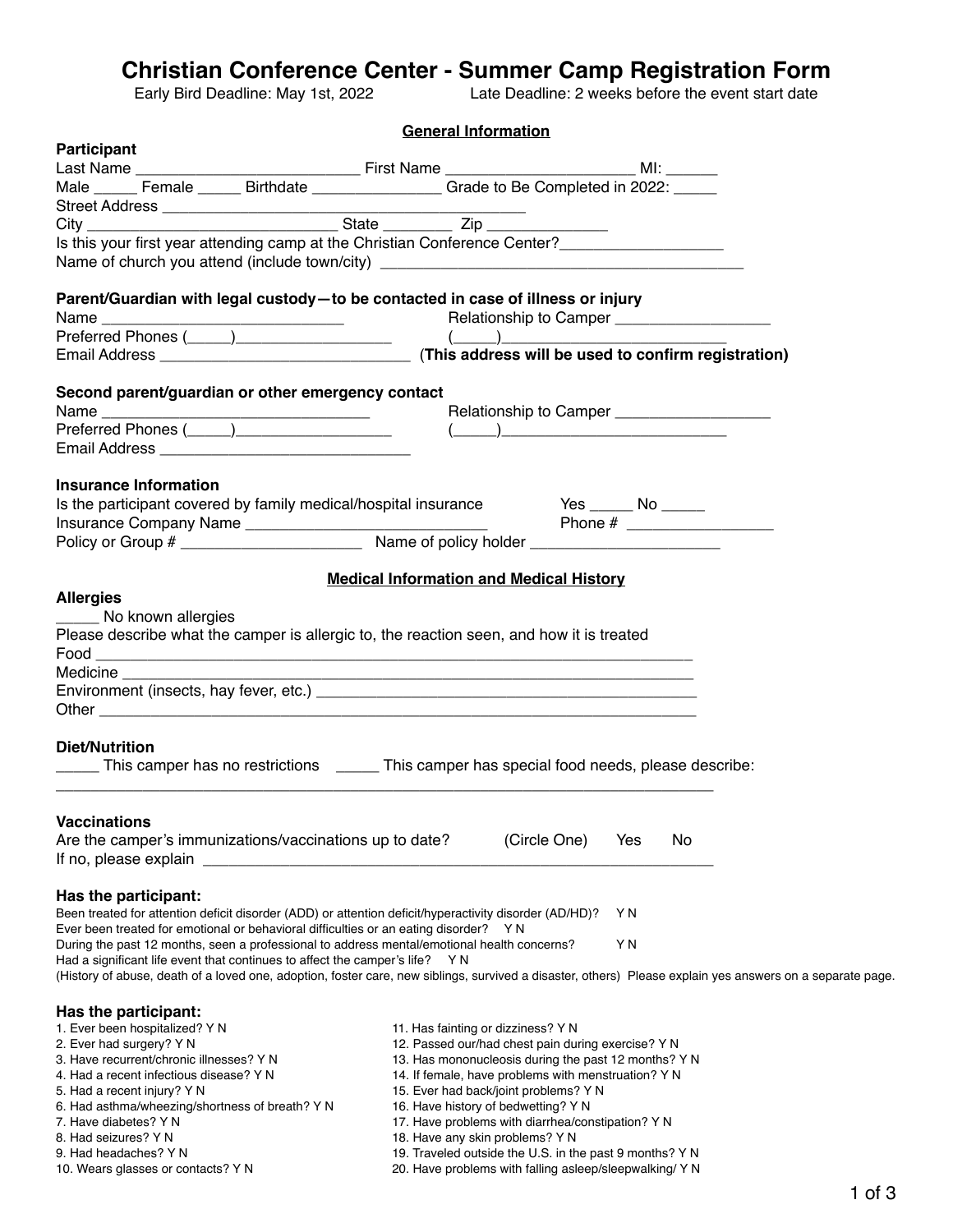#### **Medication Information**

"Medication" is any substance a person takes to maintain and/or improve their health. This includes vitamins & natural remedies. All medications are collected, stored, and distributed by camp staff. Please list ALL medications (including over-the-counter or non-prescription drugs) taken routinely. Bring only enough medications to last the entire time at camp. Keep it in the original packaging/bottle that identifies the prescribing physician (if a prescription drug), the name of the medication, the dosage, and the frequency of administration.

- This camper will not take any daily medications while attending camp
	- This camper will take the following daily medication(s) while at camp:

#### **Over-the-counter Medication Permission**

Non-prescription medications are stocked in the camp Health Center and are used on an as needed basis to manage illness or injury.

Camp staff has permission to administer over-the-counter medications as necessary.

\_\_\_\_\_\_\_\_\_\_\_\_\_\_\_\_\_\_\_\_\_\_\_\_\_\_\_\_\_\_\_\_\_\_\_\_\_\_\_\_\_\_\_\_\_\_\_\_\_\_\_\_\_\_\_\_\_\_\_\_\_\_\_\_\_\_\_\_\_\_\_\_\_\_\_\_\_\_\_\_\_\_

- Camp staff has permission to administer over-the counter medications as necessary, except:
- \_\_\_\_\_ This camper should not be given any over-the-counter medications.

#### **Authorization For Medical Treatment**

You will be contacted if: your child is exposed to a communicable disease, outside medical attention is necessary (e.g., if we transport your child to a hospital/Dr. office), or your child is having discipline problems that jeopardize the safety of others

The undersigned person represents that he/she is the custodial parent/legal guardian of the above identified participant. The camper has my/our permission to attend camp from \_\_\_\_\_\_\_\_\_\_\_\_\_ to \_\_\_\_\_\_\_\_\_\_\_\_\_(dates) at \_\_\_\_\_\_\_\_\_\_\_\_\_\_\_\_\_\_\_\_\_\_\_\_\_\_(Site Name). This permission given by me/ us with full knowledge of the conditions and activities contemplated during each session (see uppermidwestcc.org for more information). The participant has no physical or mental disabilities that would impair their participation except as noted above. I/We acknowledge, agree to, reconfirm and incorporate herein by reference the Release of Liability signed by me/us which is attached hereto. I also understand that the information provided on this form will be kept confidential and shared only as necessary to provide care of the participant.

I understand that camp insurance is a supplemental policy only. It will pay whatever my own insurance doesn't cover (deductible or over) up to the limit of the policy. If medical (sickness, injury) care is needed, billing will be sent to the parent/guardian who will be responsible for direct payments to physical, hospital, clinic, etc. The participant is currently taking only medications listed above. The camper who has no allergies known to me/us except as noted on this form. The health information/history is correct as far as I/we know. In the event of illness or injury, I/we authorize the camp, physician and or hospital to undertake such treatment of and perform such services (including surgical) for the participant as are reasonably indicated by the circumstances.

#### **Photo Permission**

By initialing here \_\_\_\_\_ I am indicating that I DO NOT wish for my child's likeness to be used in any online or print publications or social media by the Christian Conference Center or the Christian Church in the Upper Midwest.

#### **Covid-19 Information**

Since the beginning of the Covid-19 pandemic, the Christian Conference Center has worked hard to keep our guests, volunteers and staff as healthy as possible. We rely on guidance from the CDC and the American Camping Association (ACA) to shape our policies. We have put extra cleaning and safe ty measures in place for all camps and rental groups at the CCC. We are happy to report that we had zero cases of Covid-19 at our summer camps in 2021! We are still determining our final protocols for overnight camp for 2022. As the pandemic continues to change and as CDC and ACA guidance changes along with it, we will update our protocols. We will communicate final policies for the 2022 season by May 1st (about month before the season begins).

#### **Covid-19 Camper Agreement**

I have read and understand the Covid-19 information provided on this form, and I agree to instruct my camper to follow health and safety protocols that are required by the Christian Conference Center for participation. I understand that a full list and description of required health and safety measures will be provided to me and my camper at least 1 month before my camp session. I understand that if my camper refuses to follow these protocols while at camp, my camper may be sent home early from the event.

I have reviewed the program/activities of the camp and feel that the camper can participate with the following restrictions (please describe)\_\_\_\_\_\_\_\_\_\_\_\_\_\_\_\_\_\_\_\_\_\_\_\_\_\_\_\_\_\_\_\_\_\_\_\_\_\_\_\_\_\_\_

| <b>Summer Camp Sign-Up</b>                                                                                                                                                                    |  |  |
|-----------------------------------------------------------------------------------------------------------------------------------------------------------------------------------------------|--|--|
|                                                                                                                                                                                               |  |  |
| If attending more than one camp, I would also like to attend Camp ______________                                                                                                              |  |  |
| Grand Camp and Family Camp Only: please list others you are attending with ________________________<br>Every camper (children and adults) must complete a registration form                   |  |  |
| Grand Camp and Family Camp Only: please check preference for housing: Lodge Room ________ Cabin _______<br>(Lodge Rooms cost an additional \$60 per family. Cabins are no additional charge.) |  |  |